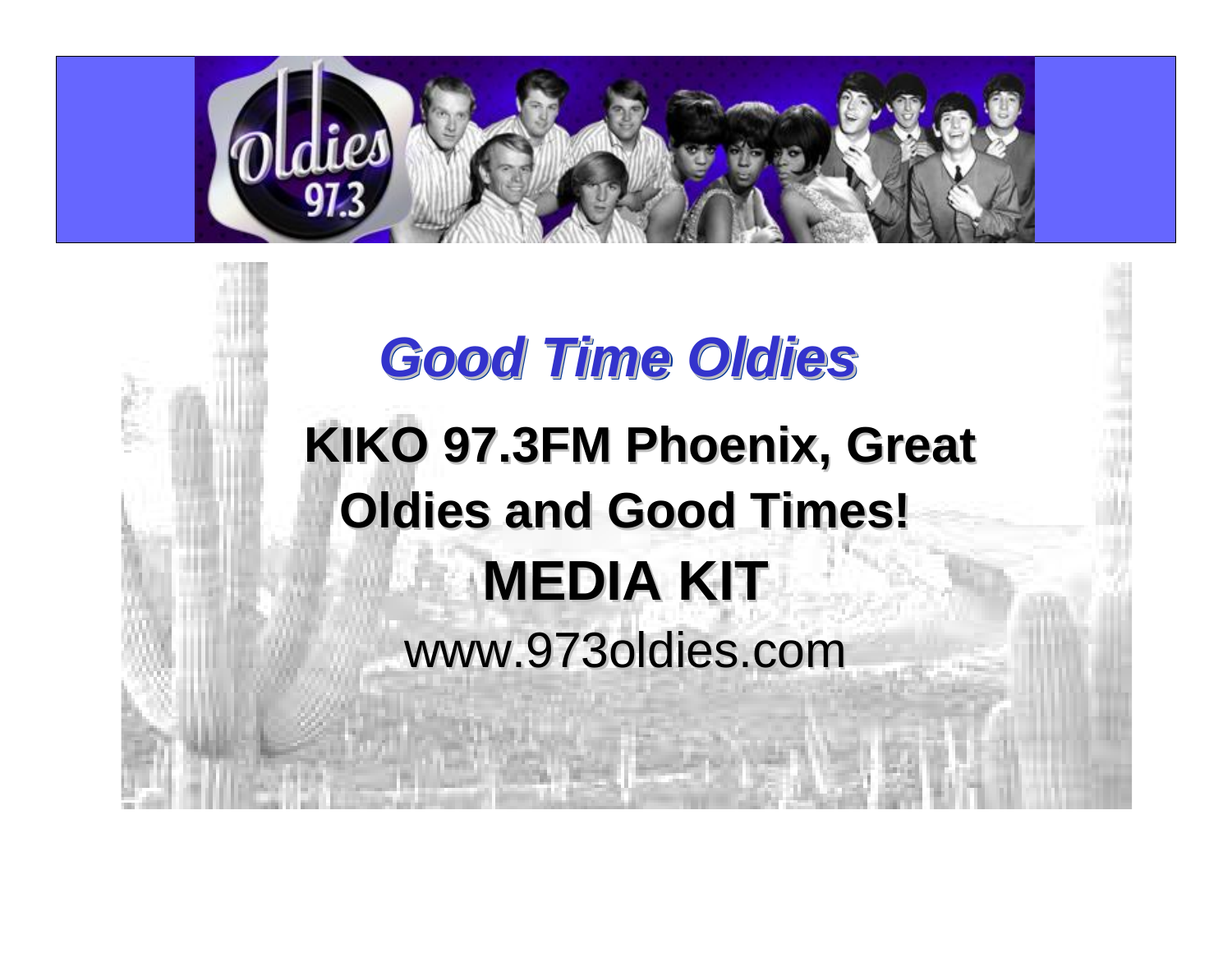

### **"Oldies" are POP CULTURE**

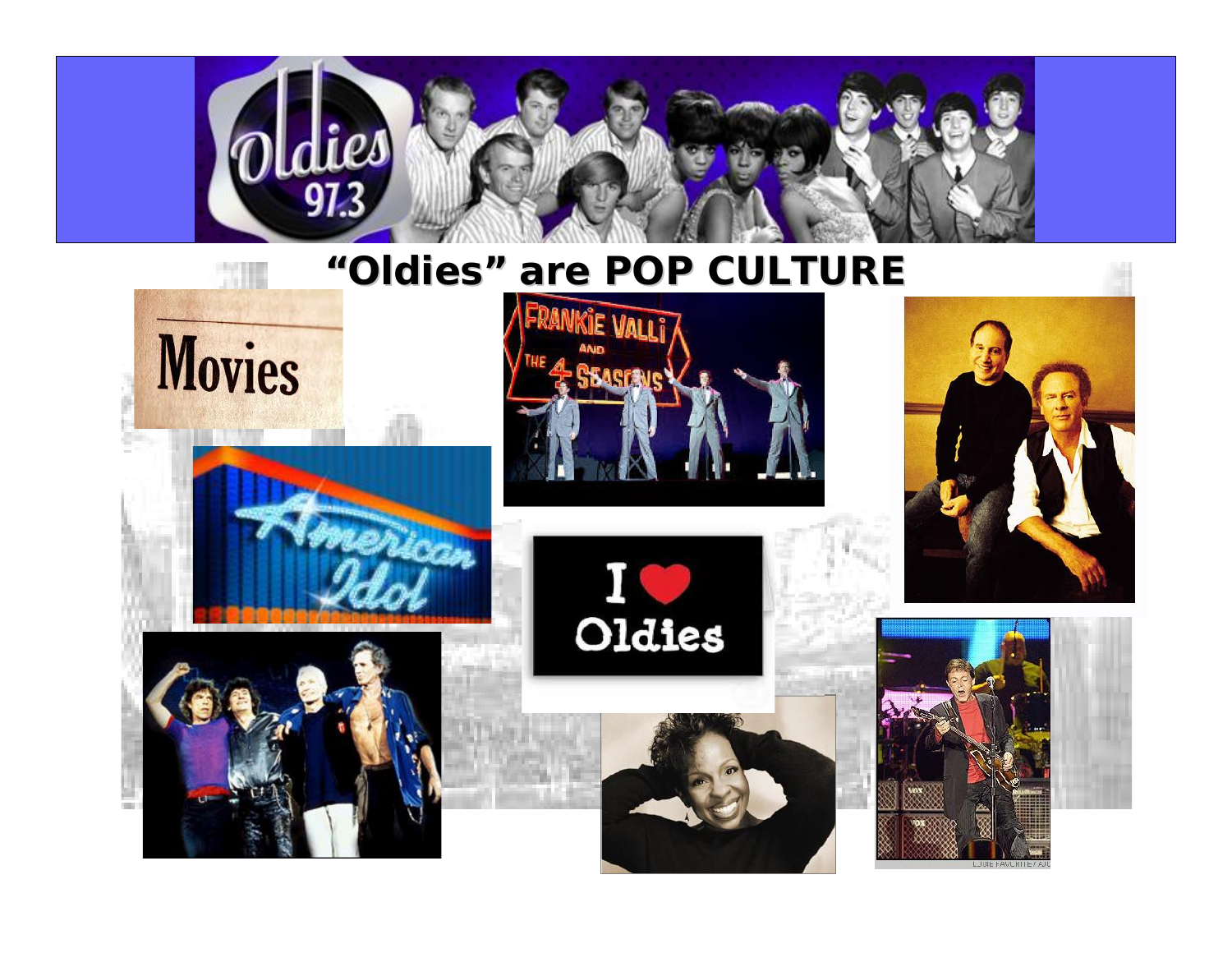

### **Our Story**

**True Oldies music does not have an age barrier. It is present in POP culture everyday and everywhere (TV shows, Movies, Commercials….our everyday life experiences) and attempting to move Oldies into the 80's and 90's, playing Mike and the Mechanic's versus Motown as a "Classic Oldie" is not the answer. The programming move by so called "Oldies" stations has created a void in the market for a "60's and 70's" based Oldies station to fill. So let's welcome those Good Time Oldies back with 97.3FM "Good Time Oldies" Radio for the Valley!**

**Good Time Oldies 97.3FM is targeted to a gender-balanced, 49+ demographic. The Oldies format attracts a more upscale audience with a higher level of deposable income to spend on upgrading the quality of their lives. Their buying power includes luxury cars, home improvements, advance technology, and recreational travel….a very desirable target customer.**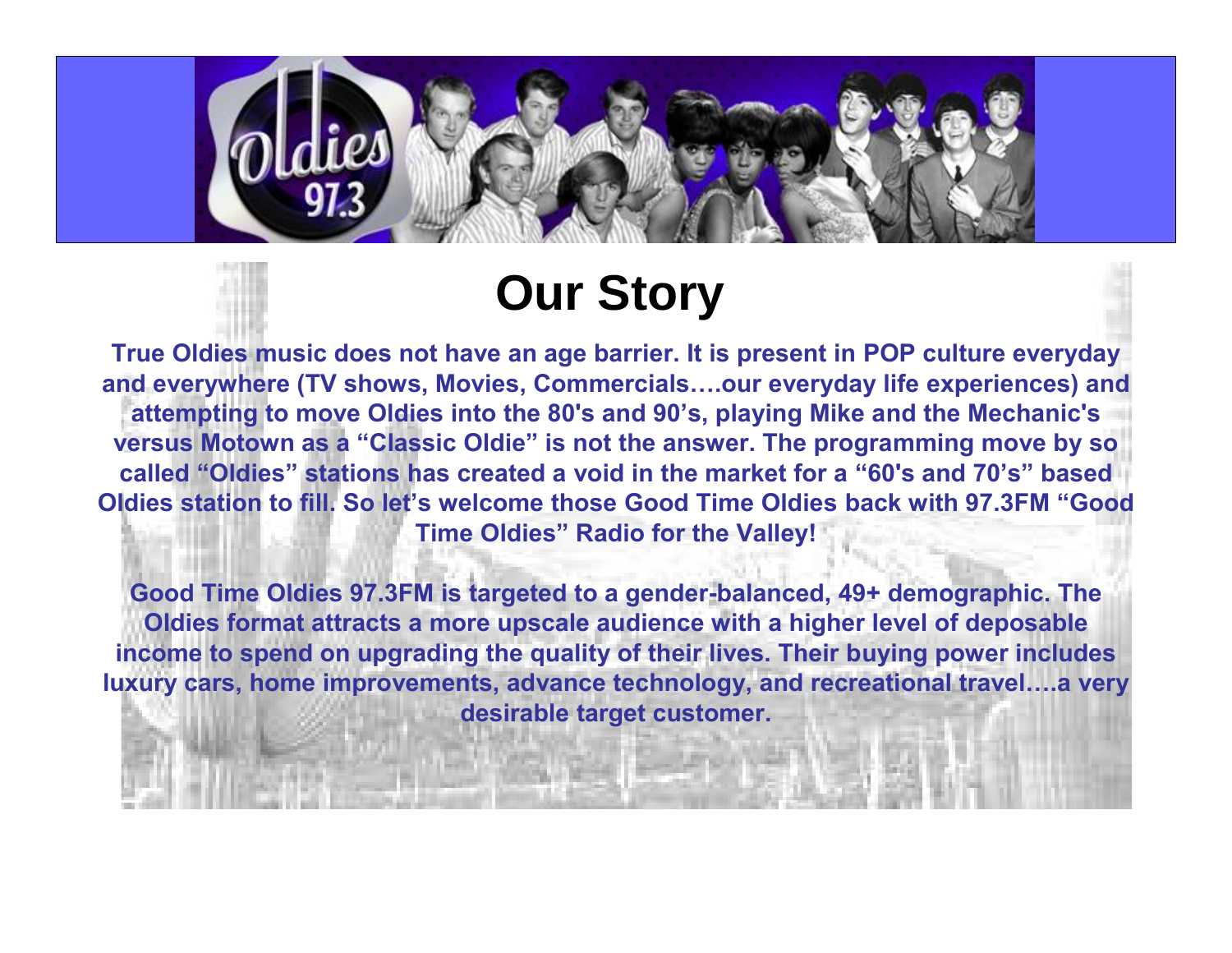### **About "Good Time Oldies"**

**We welcome you to join us on our Facebook page to check out contests, concerts, and just about everything you need to know about Oldies.**

**We have developed a POLL/FAVORITE 60'S and 70's ARTISTS section which allows you to vote for your favorites, see how you match up with other fans, and keep track of the Artist/Group that is considered the best (according to our Instant Access Poll).**

**For the Oldies fans, we have created (online) an Oldies music section with more hits to access….right on our site! These are the "best hits" and lead the listener to even more great music. And just when you thought you'd seen it all, we have also incorporated into our site content the "Jukebox" of Oldies!**

**As an additional benefit to our listeners, we have developed THE IN CROWD; our group of avid Oldies listeners who have signed up to win special prizes, concert tickets, travel, events passes, and so much more!**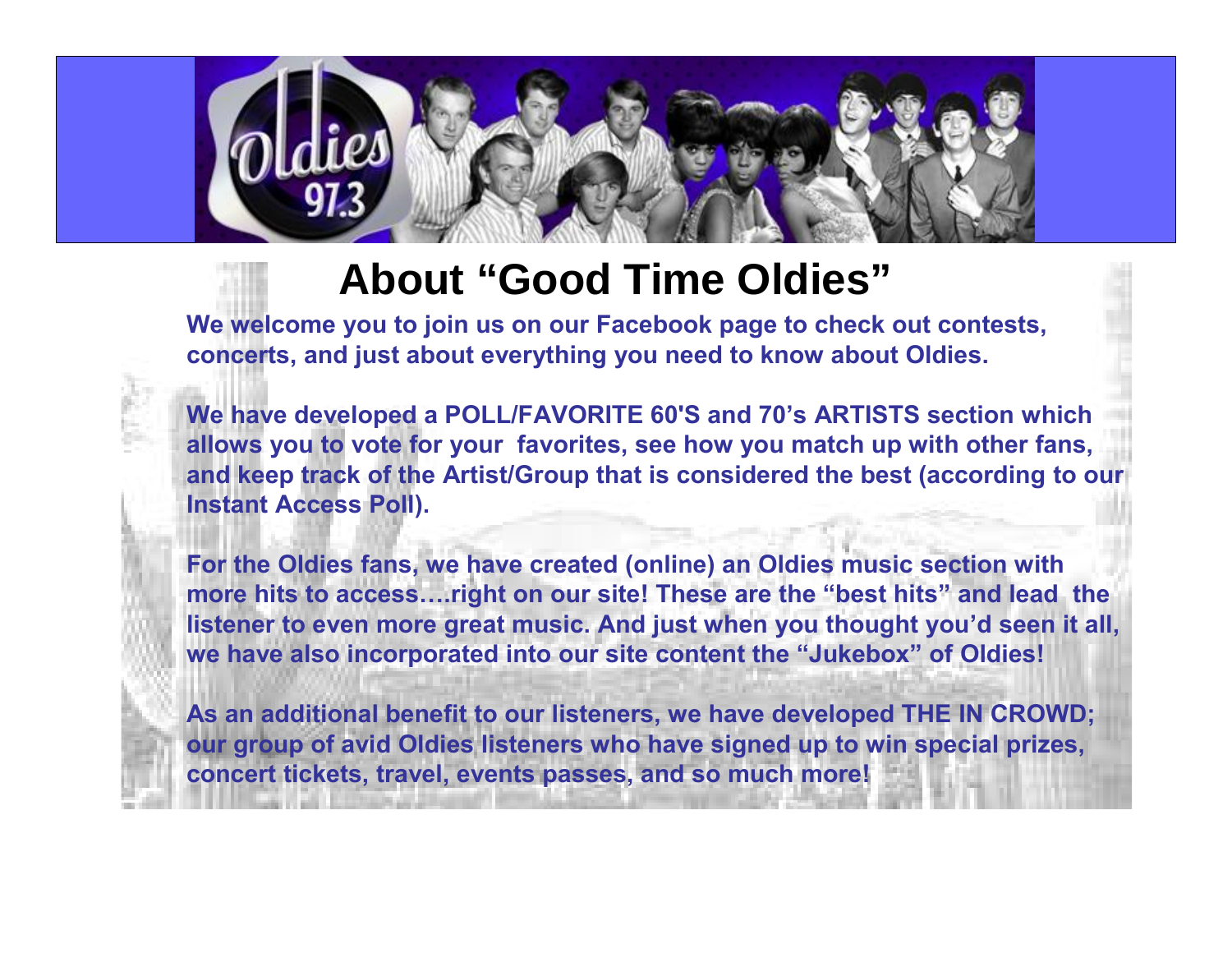### **Marketing advantages with 97.3FM:**

•**Exclusivity: The only true 60's 70's based station in the Valley with over 65,000 listeners and growing everyday because of our promotional efforts and great audience response…and another 24,000 who listen online.**

•**Less Clutter: less commercials per hour than most stations**

•**Listener Loyalty: Listeners listen longer because they can't find this incredible format anywhere else on terrestrial radio in Phoenix. Longer listening means your advertising works better.**

•**Cost effective: Radio in general is more affordable than most major media, and 97.3FM Good Time Oldies gives you maximum reach and effective frequency at very affordable rates.**

•**Experience: Our staff is comprised of EXPERTS in the "Oldies" format. Our General manager Bill Pettus comes from K-EARTH 101FM in Los Angeles…the #1 Oldies station in the Country!**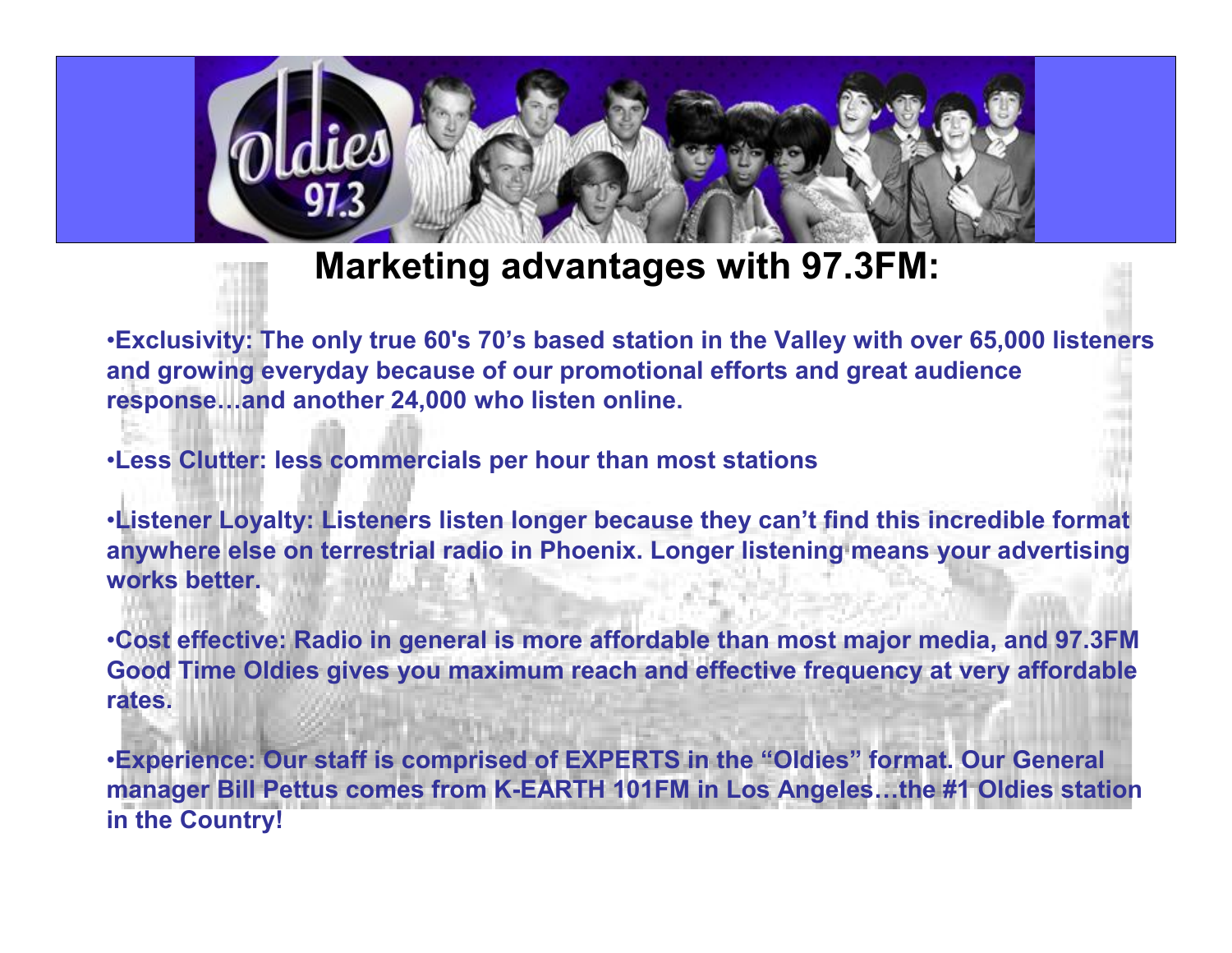